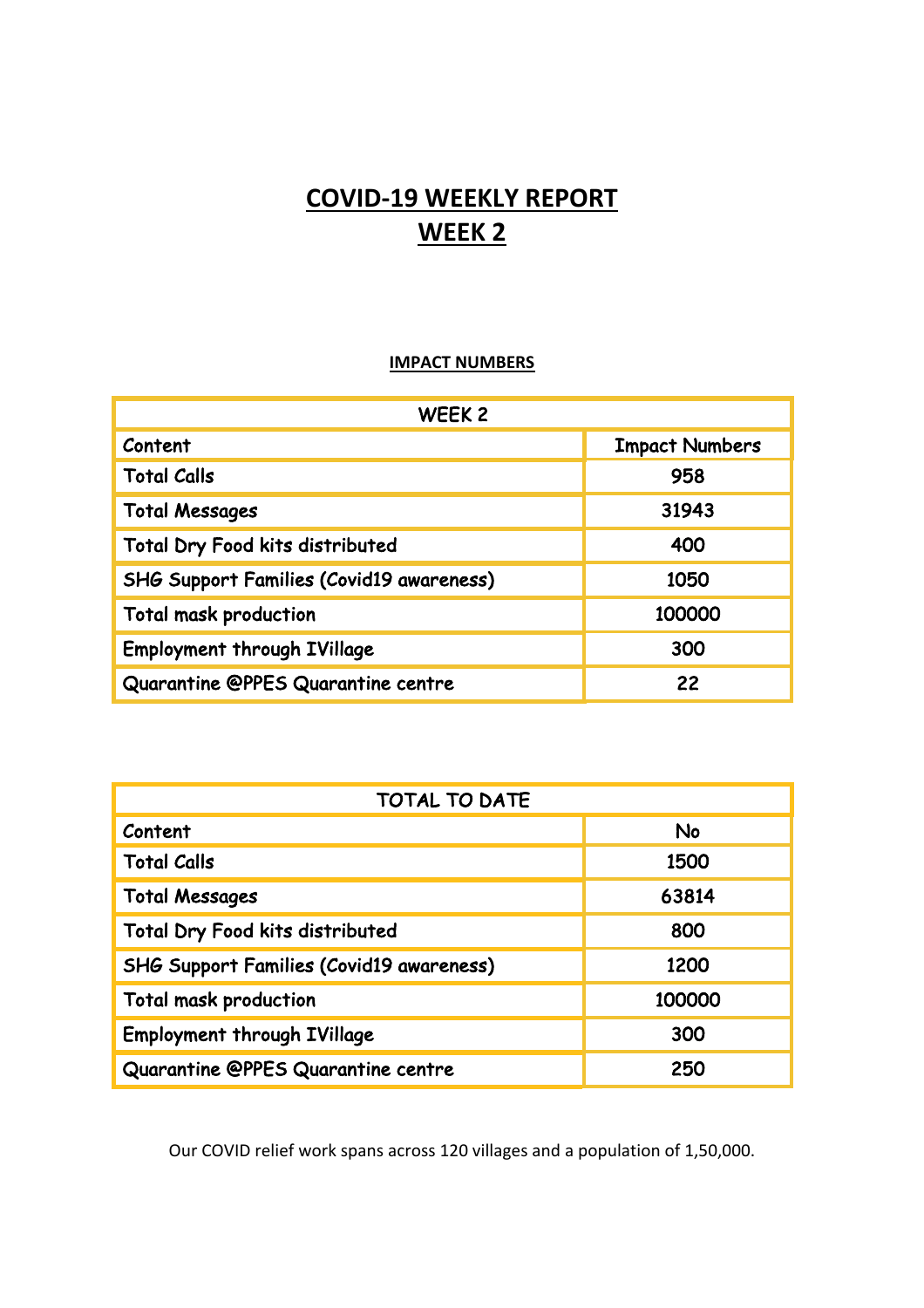## **Story of Women Empowerment during COVID-19**



The current global scenario of the COVID-19 pandemic along with the nationwide lockdowns has disrupted all forms of normal living. It has plunged the entire world into a predicament that nobody was prepared for. It has brought out unique challenges that can only be responded to by an equally unique and strong intent.

It is with this very intent that Pardada Pardadi Educational Society (PPES) and the countless rural girls and women associated with it have been able to embody. Going beyond the act of securing one's well-being, these women with the help of the organization have joined the team of corona-warriors.

Working under the purview of 'iVillage', the economic empowerment unit of PPES, a large team of women is undertaking the task of producing face masks that they are distributing to a large mass of people. Through iVillage many women have been able to engage themselves and contribute towards the cause of COVID-19.

The women of IVillage that have been empowered by the efforts of PPES are now playing their role to lead the fight against the pandemic in their communities, a testament to their strong will power and a confident sense of self.

Asma, is one of these women leading the charge and her story that she shared talks of her journey of empowerment followed by her intent to contribute to the fight against the pandemic.